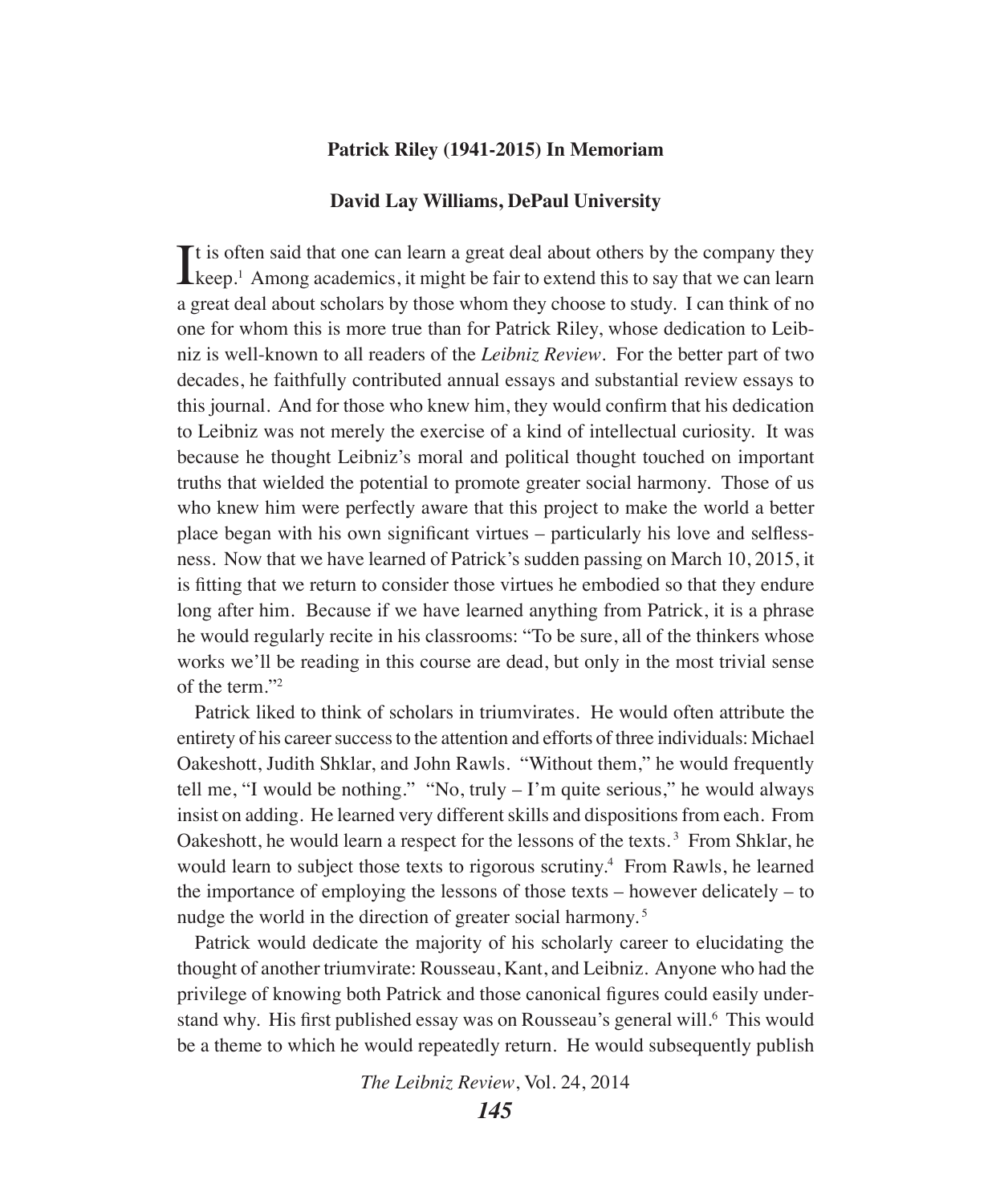## *DAVID LAY WILLIAMS*

a major essay tracing the general will's origins as a divine concept in Malebranche into its life as a civic concept in Rousseau.7 That essay would itself evolve into his magisterial *The General Will Before Rousseau: The Transformation of the Divine into the Civic*.<sup>8</sup> What tied together the general will in its divine and civic manifestations, for Riley, was its emphatic rejection of selfishness. For Malebranche, God's general will was the same for everyone – Malebranche's God doesn't single out people for special favors. Despite this, there will be some who demand divine particularized interventions through (fruitless) prayers. As Riley summarizes, "Those who claim that God *ought,* through special ad hoc *volontés particulières,*  to suspend natural law if their operation will harm the virtuous or the innocent, or that he ought to confer grace only on those who will actually be saved by it, fail to understand that it is not worthy of an infinitely wise being to abandon general rules in order to find a suppositious perfect fit between the particular case of each finite being and a *volonté particulière* suited to that case alone."9 Likewise, Rousseau identifies a similar pathology on the social level: "Nothing is more dangerous than the influence of private interests on public affairs . . . which is the inevitable consequence of particular considerations."10 The entire point of the general will was to discourage the emergence, much less the reign, of truly selfish, particular wills.

Knowing this about the general will clarifies Patrick's interest in it. His own *volonté* was the furthest thing from *particulière*.<sup>11</sup> He was in all important respects utterly selfless. Despite a long (legendary) commute, he would be available to every last student who expressed any interest in the history of political thought. I would commonly find him late at night in his North Hall office, finding the time and energy to meet with graduates and undergraduates – either in directing independent studies or in offering professional and even personal guidance. The general will was not merely a curious intellectual niche in the literature to be filled. Its call to subordinate private interests to the common good was a principle by which to live.

The second figure of Patrick's triumvirate was Kant, whom he praised as "the most adequate of the social contract theorists." It is difficult for many to imagine getting emotional about the quirky Königsbergian; and with praise like "most adequate," one is tempted to believe that his praise was as sober and devoid of feeling as most imagine Kant himself to have been. But Patrick would confide that his beloved copy of the *Groundwork* was "drenched in stains of coffee, wine,<sup>12</sup> and tears." While the term "most adequate" was inspired by Kant's careful fusion of ideas with the contract tradition, this is not what inspired his tears. Rather, Patrick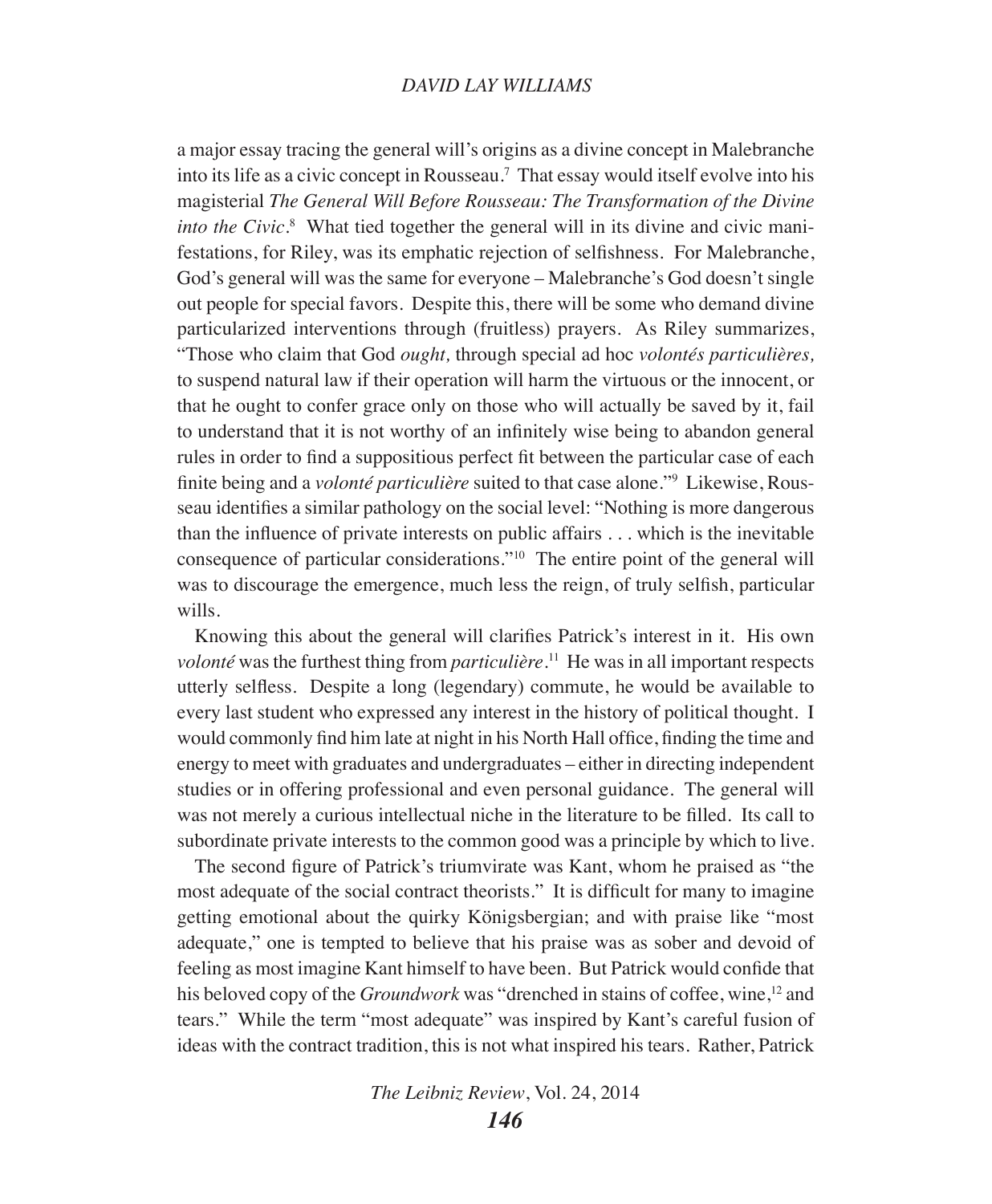## *PATRICK RILEY IN MEMORIAM*

was moved to tears by Kant's Kingdom of Ends: "rational beings all stand under the *law* that each of them should treat himself and all others, *never merely as a means,* but always *at the same time as an end in himself.* But by so doing there arises a systematic union of rational beings under common objective laws—that is, a kingdom. Since these laws are directed precisely to the relation of such beings to one another as ends and means, this kingdom can be called a kingdom of ends."13 This final formulation of the Categorical Imperative deeply affected Patrick, and he took it for a personal code. Others were not put on this earth, to his mind, to be made useful for his purposes. They possess their own peculiar dignity and should be treated accordingly. Along these lines, a former student $14$  remembers fondly, "I recall Patrick holding my newborn son, Pete, for three hours while he slept, when we first brought him home, so that my wife and I could talk with friends, get something to eat, and have a shred of normalcy in our lives." Colleagues and students were not means for Patrick. They were ends in themselves. To the extent that he was able to help them – whether through his considered analysis of their written work or simply holding their newborns while they enjoyed the rare pleasure of adult conversation – he did all in his power to respect and promote their dignity. He felt this deeply in a Kantian sense.

Along these lines, in his modern political thought course, even though Nietzsche was the final thinker on the syllabus, Patrick refused to grant him the final word. He would instead insist on reserving that honor for Kant, quoting (sometimes *auf Deutsch*!) his favorite passage: "Two things fill the mind with ever new and increasing admiration and reverence, the more often and more steadily one reflects on them: *the starry heavens above me and the moral law within me*. I do not need to search for them and merely conjecture them as though they were veiled in obscurity or in the transcendent region beyond my horizon; I see them before me and connect them immediately with the consciousness of my existence."15 It was the immediacy of this moral law within him – and its pure sublimity – that made him return to Kant's texts repeatedly and weep.<sup>16</sup>

Of course, readers of this journal will be most familiar with Patrick's legendary contributions to Leibniz scholarship. What was distinctive about this work, beginning with his edition of Leibniz's political writings in 1972, was his interest in the Hanoverian as a moral and political thinker, rather than merely as a metaphysician or epistemologist. It had been Bertrand Russell's considered view, after all, that the best parts of Leibniz "are the most abstract, and the worst those which most nearly concern human life."17 Patrick saw things rather differently – and changed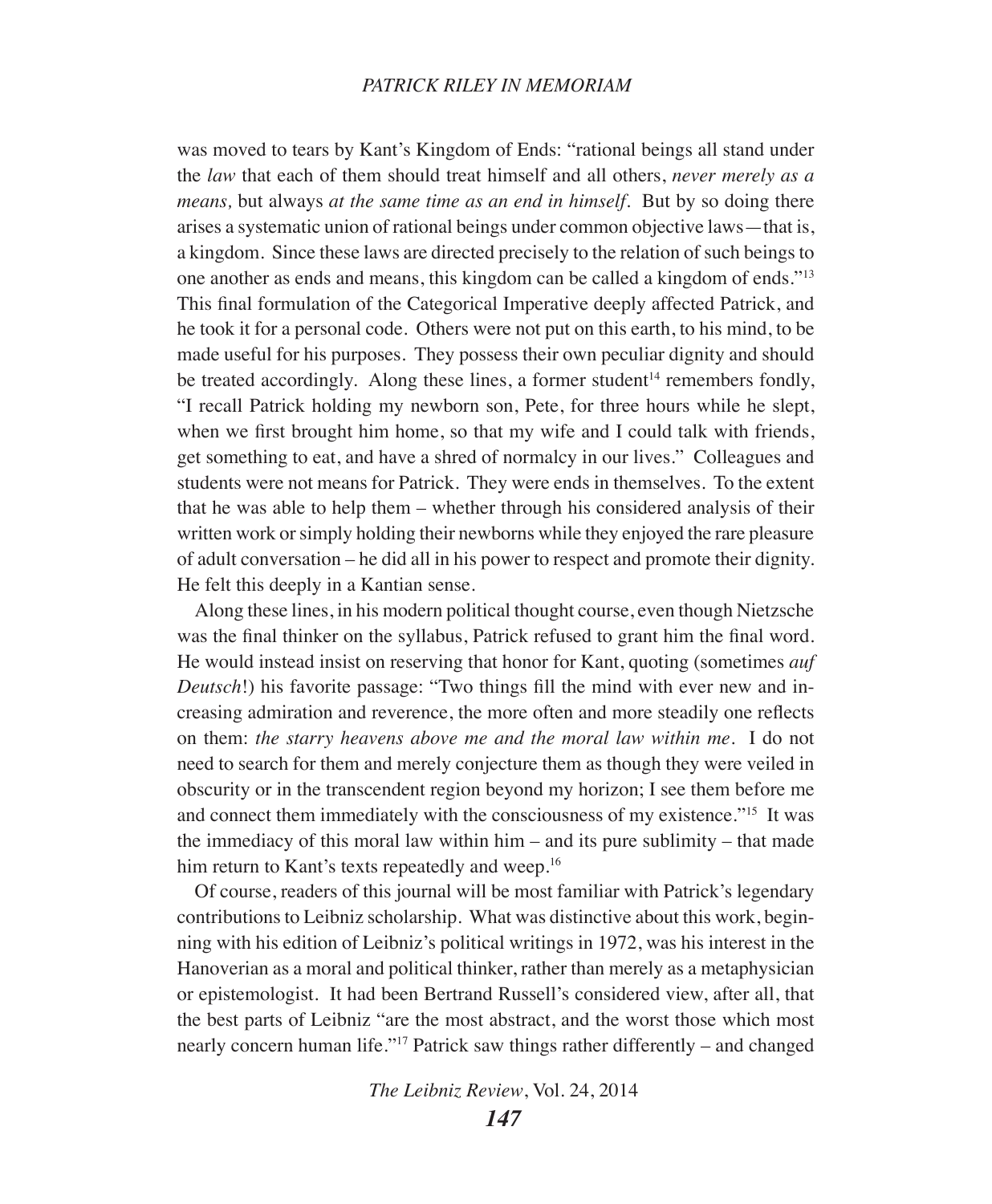## *DAVID LAY WILLIAMS*

Leibniz scholarship forever in his determination to resurrect Leibniz the moralist. He uncovered a distinctive conception of justice as charity that fosters "the habit of rejoicing in the happiness of another. . . . [O]f converting the happiness of another into one's own," independent of "hope, fear, and of regard for any question of utility."18 For Patrick's Leibniz, there is nothing more important than to set aside our own concerns and embrace the interests of others. This was a vision that could not help but move his own warm heart, even if he worried it might not hold greater sway:

who can doubt that the world would be better if Leibnizian universal jurisprudence were in place—if every rational substance in the universe not only refrained from harm but rejoiced in the 'perfection' of others? Who can doubt that the world would be best if wise charity and universal benevolence actually prevailed? Only an ungenerous heart would fail to be moved by so generous a moral vision.19

His students know precisely how much he internalized Leibniz's teachings as a way of life. When they published their books, his joy would possibly exceed theirs. Their concerns were his concerns. Their struggles were his worries. Their joys were his joys. Their accomplishments were the source of his greatest pleasures. Who could doubt that a world populated by citizens possessing Riley's Leibnizian disposition would indeed be the best of all possible worlds?

What drew Patrick to Rousseau, Kant, and Leibniz was their shared conviction that selflessness, love of others, and a respect for their dignity were necessary components of any serious solution to whatever problems burden our coexistence. This, above all, animated his scholarship. This is what he taught in his classrooms.20 This was how he conducted his affairs. It is still difficult to determine how much sway such ideas may gain over the hearts and minds of people everywhere. But those who experienced his selflessness, love, and respect for our dignity know precisely how right he was.

In his acknowledgements to *The General Will Before Rousseau*, Patrick wrote,

It is helpful to know that Raphael's Peruginesque sweetness was transformed by the sight of Michelangelo's Sistine power; but what finally matters is the *School of Athens* or the *Disputà.* It is useful to learn that Mozart drew together the Italian *buffo*, French *galant,* and German contrapuntal styles; but what finally matters is the *Jupiter Symphony* or *Don Giovanni*. It is interesting to find out that Rousseau inherited "general will" from a long line of distinguished French theologians; but what finally matters is *Émile* or *Du contrat social,*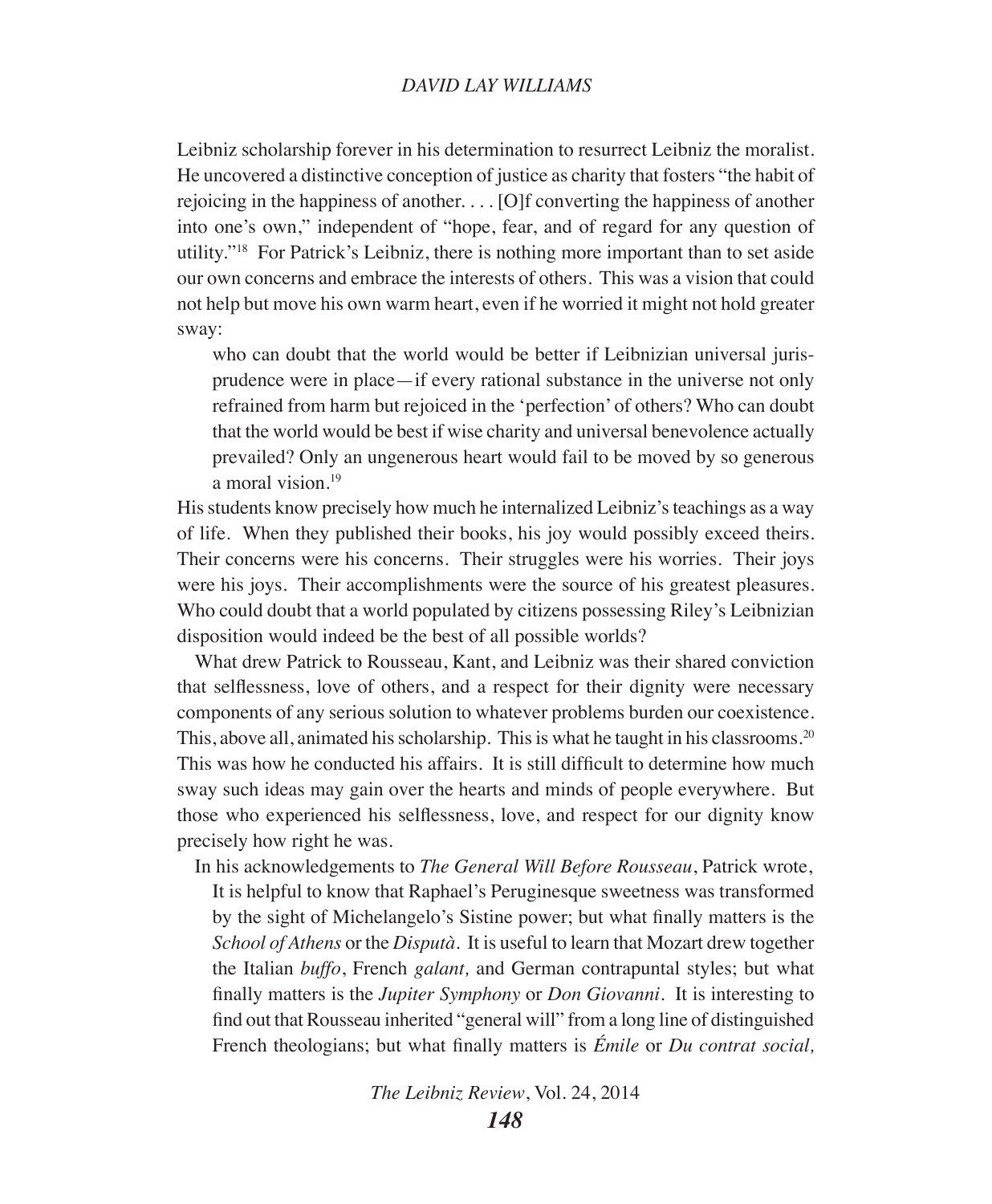*en soi*. The history of ideas is no substitute for ideas, just as musicology is no substitute for musicianship—as we have learned through some unmusical "authentic" performances; but a little extra second-order light thrown on great works is always welcome. 21

Patrick's readers always welcomed the remarkable "second-order light" he shined on the history of ideas. But it was in his generous and loving life that those beautiful ideas he chose to study revealed their enduring power and appeal.

Good night, sweet prince,

And flights of angels sing thee to thy rest!—

David Lay Williams Associate Professor of Political Science DePaul University 990 W. Fullerton, Suite 2205 Chicago, IL 60614 dwill105@depaul.edu

#### *Notes*

<sup>1</sup> I need to thank several people for their timely assistance with this celebration of Patrick Riley: Glenn Hartz, Daniel J. Kapust, Matthew W. Maguire, Michael Locke McLendon, Andrew R. Murphy, and Sankar Muthu.

2 As one of Patrick's students, Sankar Muthu, recently reminded me.

3 Patrick would dedicate two books to Oakeshott: *Leibniz: Political Writings* and his translation of Malebranche's *Treatise on Nature and Grace*. He remarked in the former that Oakeshott "left an indelible imprint as my tutor at the London School of Economics, and . . . represents everything I most admire in English civilization and academic life" (*Leibniz: Political Writings*, second edition, ed. Patrick Riley (Cambridge: Cambridge University Press, [1972] 1987), x). In the latter, he wrote, "It is to Oakeshott that I owe my whole intellectual life: my reading of his introduction to Hobbes's *Leviathan* when I was 17 was so inspiring that I determined to take up moral and political philosophy for my life's work" (*Treatise on Nature and Grace*, trans. Patrick Riley (Oxford: Clarendon Press, 1992), vii-viii).

4 Patrick would dedicate two books to Shklar: *The General Will Before Rousseau* and his translation of Fénelon's *Telemachus*. The former was accompanied by the Latin inscription: "Non est auctoritas super terram qui comparetur ei" ("No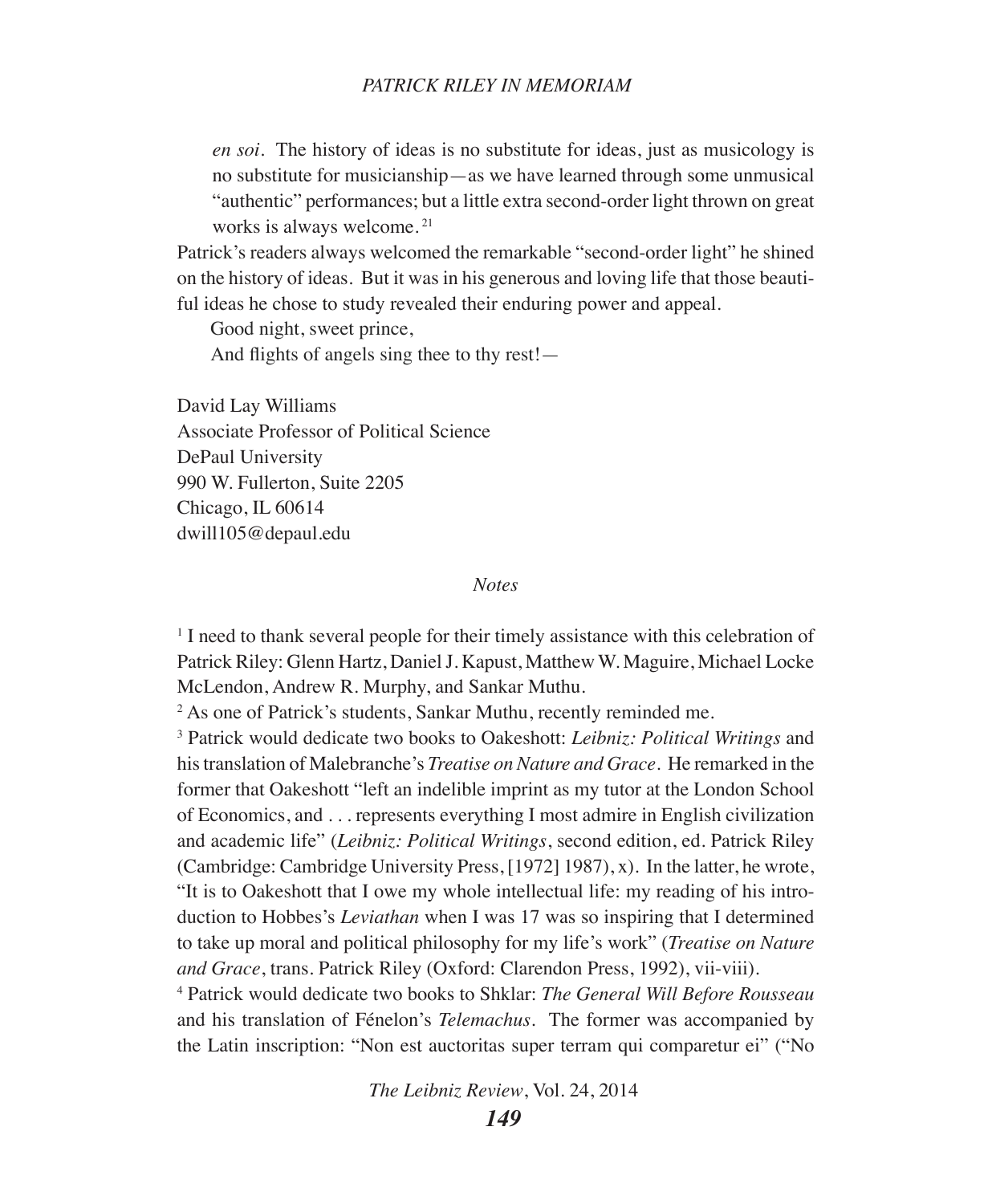## *DAVID LAY WILLIAMS*

authority on earth compares to her"). The latter is accompanied by a French inscription: "*Le fruit de l'amité est dans l'amité même*" ("The reward of friendship is in friendship itself").

<sup>5</sup> Patrick would praise Rawls as a crucial inspiration for his interest in Kant, as well as for Rawls's "well known kindness" (*Kant's Political Philosophy* (Totowa, NJ: Rowman and Littlefield, 1983), ix.

6 Patrick Riley, "A Possible Explanation of Rousseau's General Will," *American Political Science Review, Vol. 64, no. 1 (1970): 86-97.* 

 Patrick Riley, "The General Will Before Rousseau," *Political Theory,* Vol. 6, no. 4 (1978): 485-516.

8 Patrick Riley, *The General Will Before Rousseau: The Transformation of the Divine into the Civic* (Princeton: Princeton University Press, 1986). This book has recently been celebrated with a set of essays, *The General Will: The Evolution of a Concept*, ed. James Farr and David Lay Williams (Cambridge: Cambridge University Press, 2015).

9 Riley 1986, 30-31.

10 Rousseau, *Social Contract, Social Contract*, in *The Social Contract and Other Later Political Writings,* ed. Victor Gourevitch (Cambridge: Cambridge University Press, [1762] 1997), 91.

11 As Patrick's former student, Michael Locke McLendon, has described him in aptly Rousseauean terms, he had no interest – in his classrooms or in his writings – in exercising his *amour propre*, in demonstrating that he was clever (which he certainly was). He simply "cared about right and wrong, justice, and truth – the stuff we are all supposed to care about."

 $12$  I never knew Patrick to drink any wine other than sangiovese, though I suppose it is possible he at one time sampled other varieties.

13 Immanuel Kant, *Groundwork of the Metaphysics of Morals*, trans. H. J. Paton (New York: Harper Perennial, [1785] 2009), 101.

<sup>14</sup> This is Andrew R. Murphy, now Associate Professor of Political Science at Rutgers University.

15 Immanuel Kant, *Critique of Practical Reason*, in *Practical Philosophy*, ed. Mary J. Gregor (Cambridge: Cambridge University Press, [1788] 1996), 269.

16 Patrick remarked in the preface to *Kant's Political Philosophy* that it was his parents who "taught me the meaning of good will long before my formal introduction to Kant" (Riley 1983, ix).

17 Bertrand Russell, *The Philosophy of Leibniz* (London: Routledge, [1900] 1992),